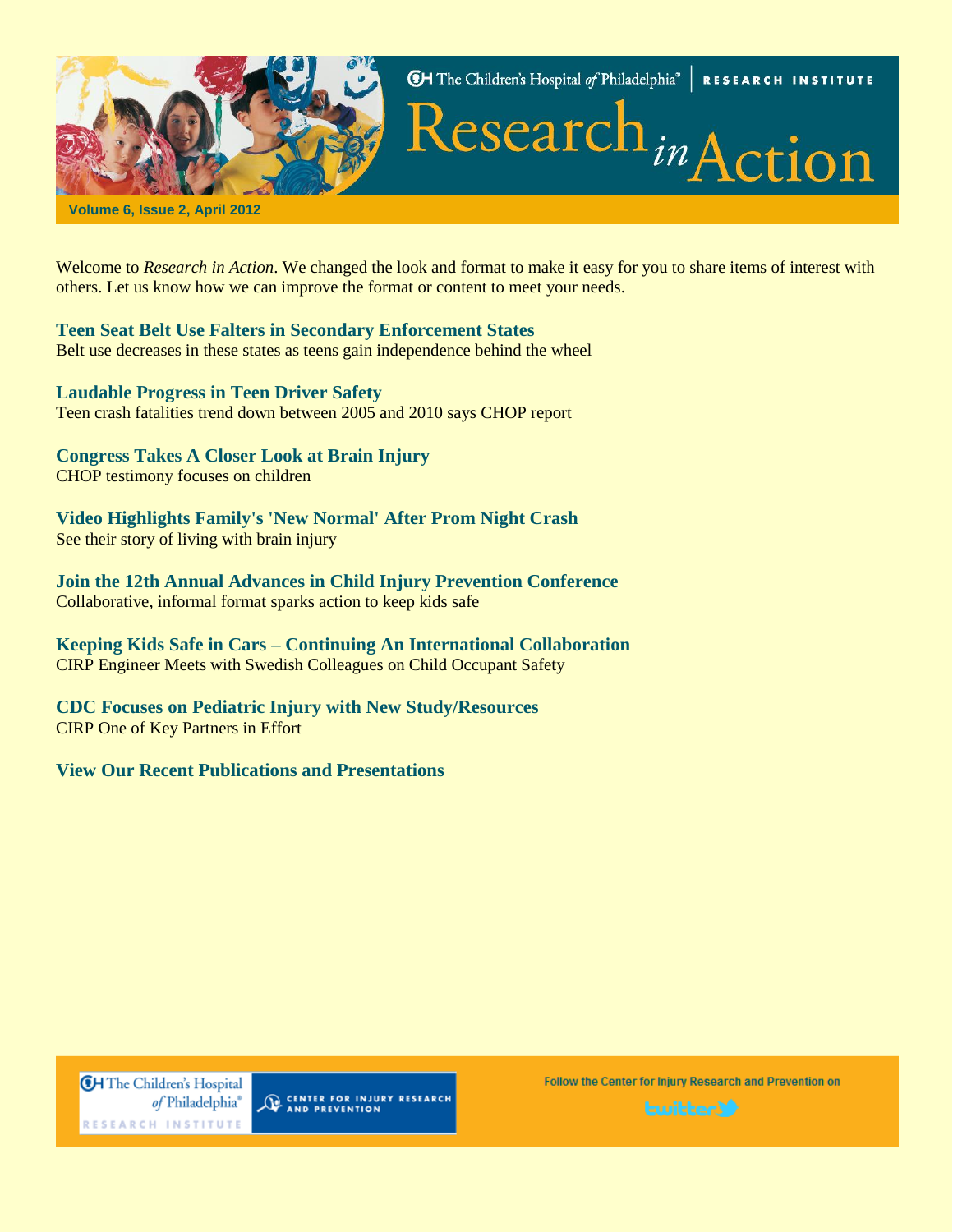

#### **Teen Seat Belt Use Falters in Secondary Enforcement States**



A study released today in the *American Journal of Public Health* reports significantly higher teen seat belt use in states with primary enforcement seat belt laws. Teens who live in states with primary laws were 12 percent more likely to buckle up as drivers and 15 percent more likely to buckle up as passengers compared to teens who live in states with secondary enforcement laws. A primary seat belt law allows an officer to stop a vehicle and issue a citation simply for not wearing a seat belt. A secondary seat belt law only allows for a citation to be issued if the vehicle is stopped for a primary violation, such as speeding. The study was conducted by The Children's Hospital of Philadelphia (CHOP) and funded by State Farm®.

Teen drivers in the learner's permit stage reported similar seat belt use regardless of whether their state has a primary or secondary enforcement law (88% and 87%). However, significant declines in belt use were reported among teens with provisional and unrestricted licenses in states with secondary enforcement laws, while belt use held steady for teens in primary states across the stages of licensure (unrestricted licenses: 82% primary vs. 69% secondary).

"This study suggests that if state laws do not reinforce the importance of seat belt use, as teens progress through the licensure process, they may be less motivated to buckle up, placing them at much higher risk of being injured or killed in a crash," says Dennis R. Durbin, MD, MSCE, co-author of the study and co-scientific director at CHOP's [Center for](http://www.research.chop.edu/programs/injury/)  [Injury Research and Prevention \(CIRP\).](http://www.research.chop.edu/programs/injury/)

The study examined a nationally-representative sample of 3,126 high school students that drive and found 82 percent say they regularly wear seat belts as drivers and 69 percent report regularly buckling up as passengers. Among specific groups of teens, those reporting the lowest use of seat belts include rural residents, African-Americans, those with low grades or attending lower-socioeconomic school districts, and drivers of pickup trucks. However, seat belt use among these groups was higher in states with primary enforcement laws. "This shows that stronger seat belt laws help narrow safety disparity gaps," says J. Felipe Garcia-Espana, PhD, co-author of the study and a researcher at CIRP.

The researchers also stress that parents should always set the example by wearing their seat belt as a passenger and as a driver and insist that their teens do, too. In the event of a crash, buckling up can mean the difference between life and death.

[Read the press release.](https://www.teendriversource.org/news/article/42) [Take a closer look at the study findings.](http://www.teendriversource.org/stats/support_gov/detail/115)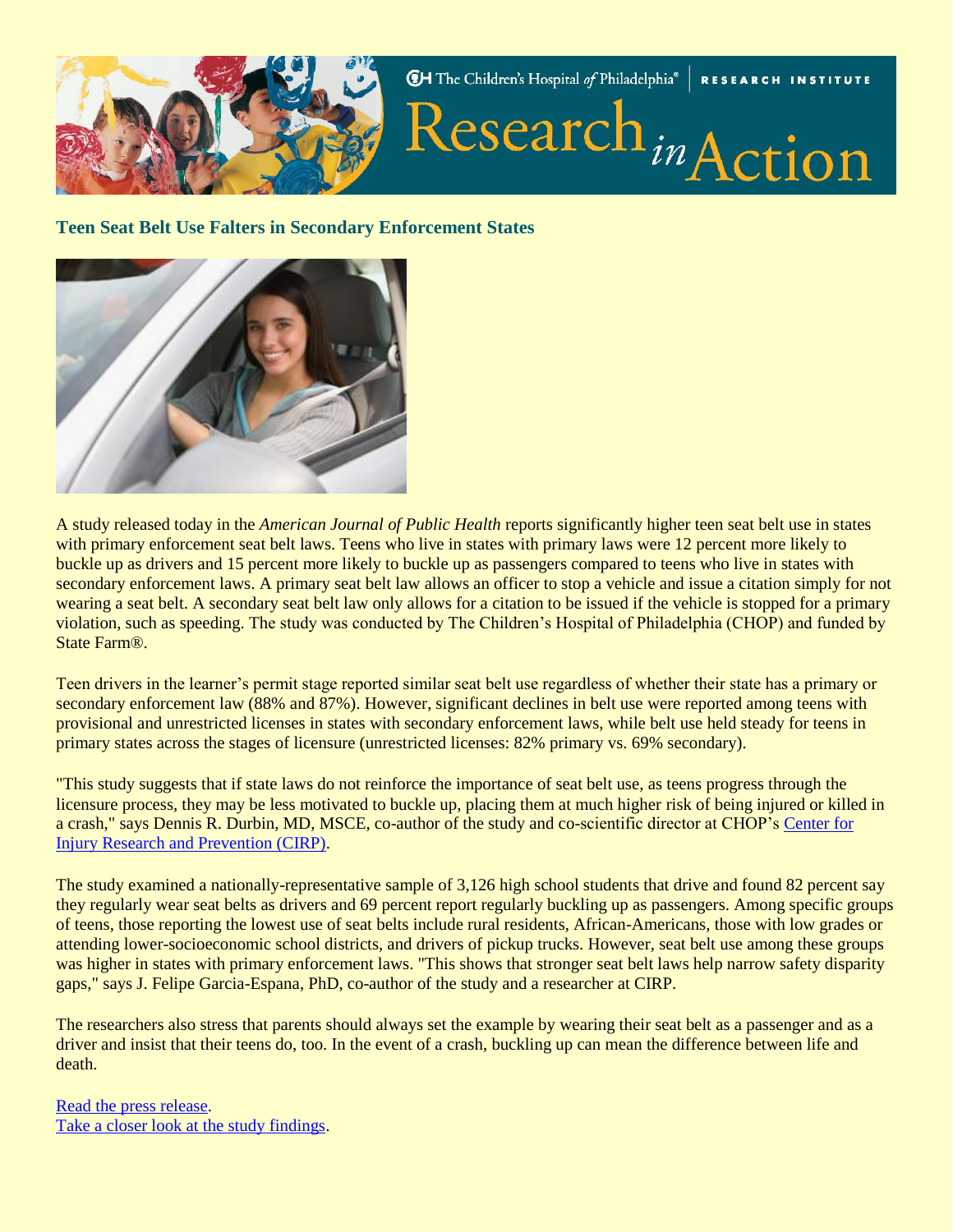

# **Laudable Progress in Teen Driver Safety**



*Miles to go*, a new teen driver safety report by The Children's Hospital of Philadelphia (CHOP) and State Farm®, charts significant progress in teen driver safety between 2005 and 2010. During this time, the number of teen drivers that died in crashes declined 46 percent – from 2,399 to 1,305 deaths. The number of their passengers that died also declined 41 percent, from 1,777 to 1,022. In 2010, 1,849 fewer teen drivers and their passengers perished in crashes as compared to 2005.

"A 46 percent reduction in teen driver fatalities in crashes is a significant public health achievement for those in traffic safety," says Dennis R. Durbin, MD, MSCE, lead author of the report and co-scientific director for the [Center for Injury](http://www.research.chop.edu/programs/injury/)  [Research and Prevention \(CIRP\).](http://www.research.chop.edu/programs/injury/)

The report also highlights the role state-specific policy may play to further reduce teen crash fatality rates. The strength of a state's Graduated Driver Licensing (GDL) law is tied to its teen crash-related death rate. Rates among states range from a low of 3.9 deaths per 100,000 teens in Massachusetts to a high of 29.1 per 100,000 teens in Montana in 2010. The average annual fatality rate of all 50 states was 9.5 deaths per 100,000 teens. Five states—Arizona, Connecticut, Massachusetts, New Jersey, New York, and Rhode Island—have maintained rates of less than 10-crash-related deaths per 100,000 teens since 2005-06. All five have comprehensive GDL laws.

The authors recommend that many of the states with teen crash fatality rates above the national average close gaps in their GDL policy to reduce fatality rates. They also suggest utilizing evidence-based programs aimed at increasing seat belt use, reducing distractions, and teaching key driving skills, such as speed control and hazard detection, in keeping teens safe on the road.

#### [Download and share the report.](http://www.teendriversource.org/tools/support_gov/detail/205)

[Watch a brief video from the report's main author explaining the findings.](http://www.teendriversource.org/media/support_teens/detail/207)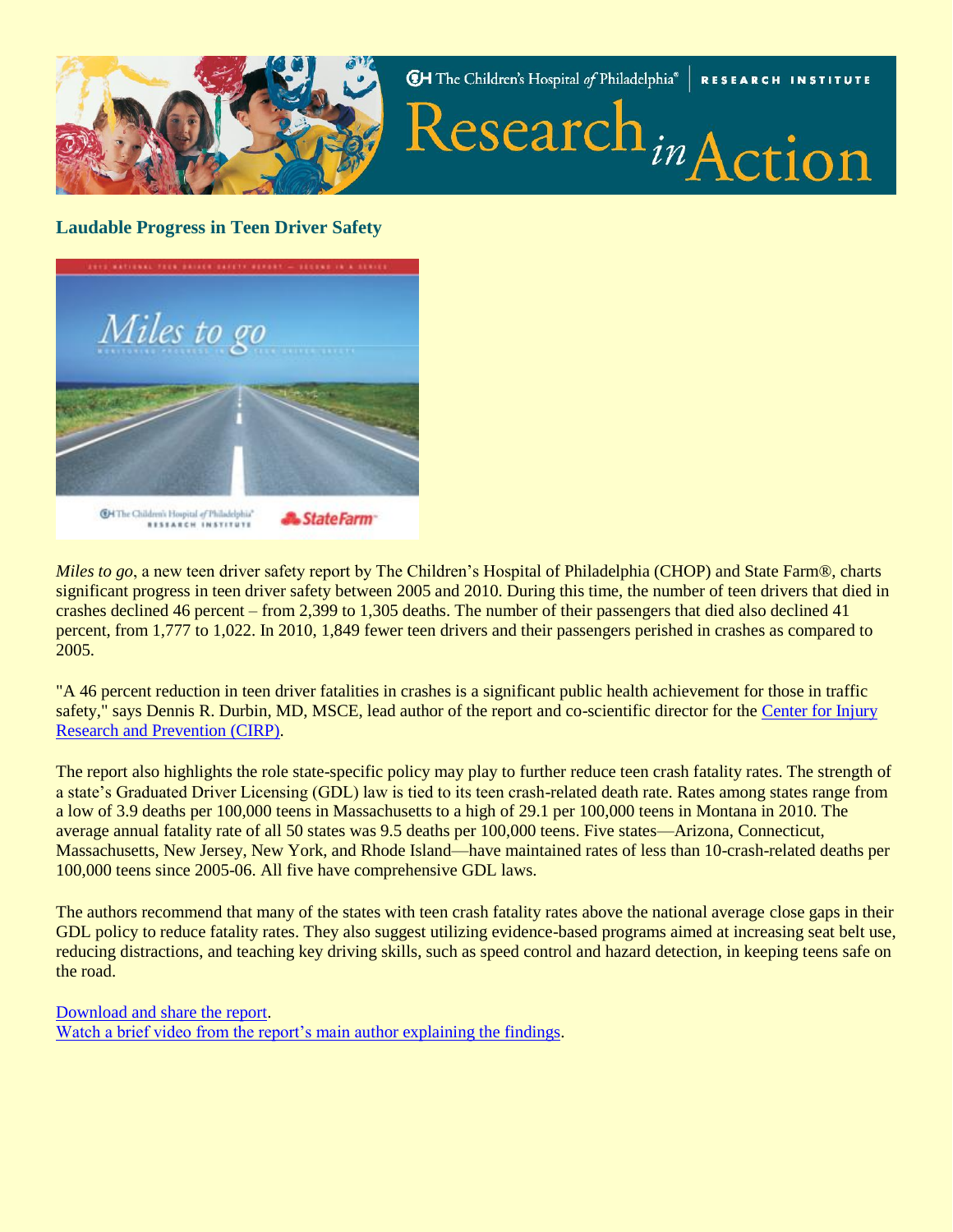

**Congress Takes A Closer Look at Brain Injury**



On March 19th, Flaura Winston, MD, PhD, founder and scientific co-director of [the Center for Injury Research and](http://www.research.chop.edu/programs/injury/)  [Prevention at CHOP,](http://www.research.chop.edu/programs/injury/) testified as one of four invited witnesses at a Congressional hearing in Washington, DC. The hearing, "A Review of Efforts to Prevent and Treat Traumatic Brain Injury," aimed to review the prevalence of traumatic brain injury (TBI), types of TBI treatment, and legislative efforts to improve treatment programs. Dr. Winston's remarks put a special emphasis on pediatric TBI and the importance of prevention of these often avoidable injuries in children.

"Each day, more than 125 of our nation's children are hospitalized or die from traumatic brain injury. Car crashes, sports, falls and child abuse are the likely causes – largely preventable events at great cost to families and to society. Therefore, as a nation, I propose that our primary success metric should be annual reductions in pediatric brain injuries," she testified.

Dr. Winston's testimony, presented before the Subcommittee on Health of the Energy and Commerce Committee in the House of Representatives, described pediatric brain injury and recommended a public health framework to reduce the number and severity of these injuries. This involves investment in basic and translational research that informs: (1) TBI prevention strategies; (2) national models for timely and proficient acute TBI care within hours or days post- injury; and (3) recovery from TBI and reintegration of TBI victims into society.

"I was honored to testify in front of Congress and to represent the perspective of researchers and health care providers throughout The Children's Hospital of Philadelphia Healthcare Network and Research Institute. The majority of research in this area has focused on adult brain injury, but a focus on TBI in children is needed," Dr. Winston explains. "Although it was once believed that the immature brain is more resilient than that of an adult, recent data show that this is untrue, especially for the youngest children who have the worst outcomes."

She ended her testimony with one final thought: "The average medical cost for a child hospitalized for TBI is \$40,000. That's a lot of helmets."

Access a video of the Congressional hearing and a PDF of Dr. Winston's testimony [here.](http://www.research.chop.edu/programs/injury/educational_advocacy/legislative_update.php)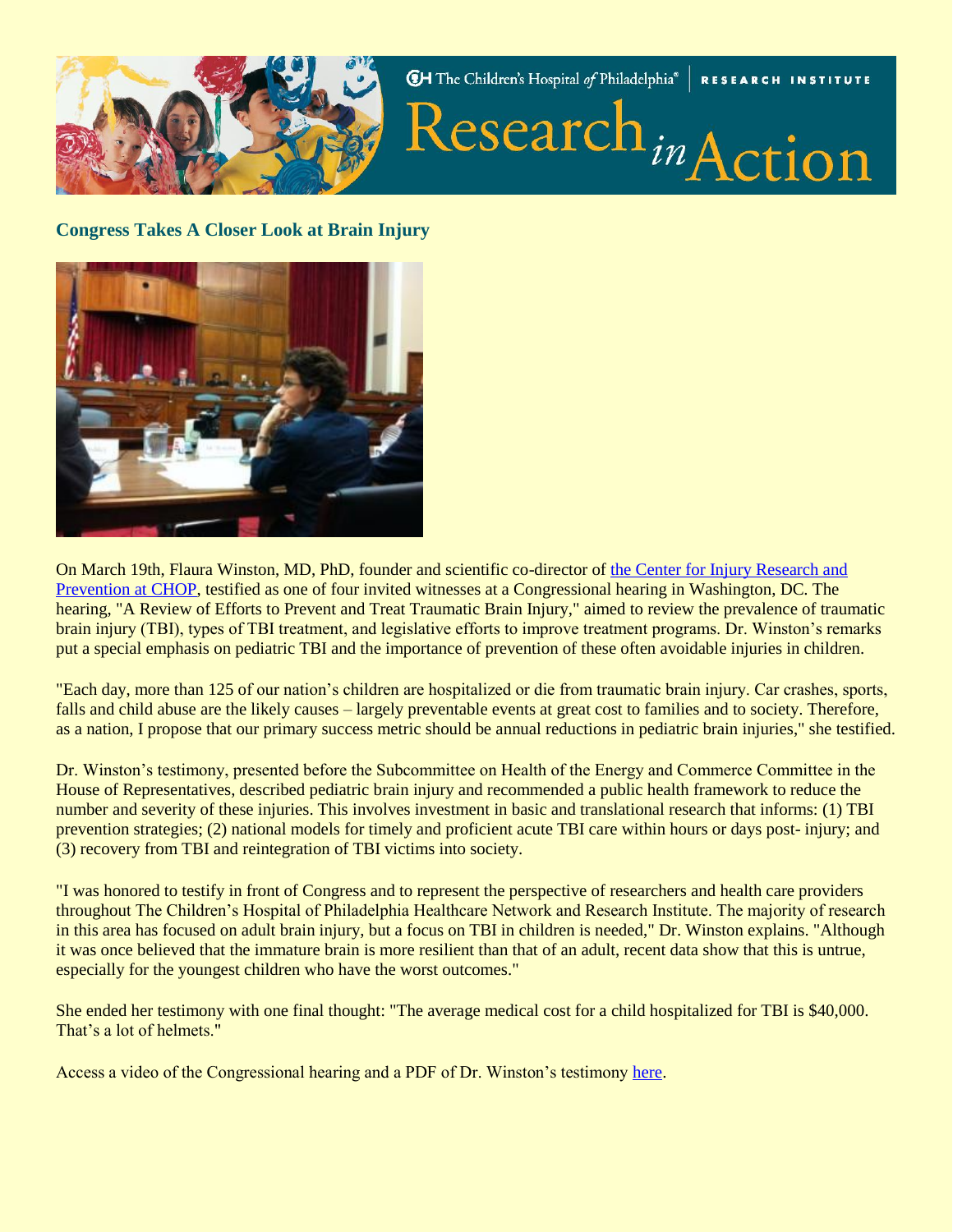

## **Video Highlights Family's 'New Normal' After Prom Night Crash**



While coming home from her junior prom two years ago, Alex Mullen, now 19, was involved in a crash and suffered a [traumatic brain injury \(TBI\).](http://www.teendriversource.org/more_pages/page/preventing_traumatic_brain_injuries_in_teen_crashes/researcher) After a dim prognosis and two months of not speaking, moving, or even chewing on her own, she "woke up" and the family began to find their "new normal."

According to *Miles to go*, a new teen driver safety report from researchers at The Children's Hospital of Philadelphia (CHOP), from among more than 55,000 teen drivers and their passengers seriously injured each year in 2009-10, 30 percent suffered injuries to the head, including skull fractures and traumatic brain injuries. These injuries can have a significant lifelong impact on teens and their families, as the Mullen family is experiencing. Their journey of recovery and resilience is inspiring.

[Watch this video about the Mullen family's remarkable story.](http://www.teendriversource.org/media/researcher/detail/206) Read *Miles to go*[, a new teen driver safety report from CHOP.](http://www.teendriversource.org/more_pages/page/miles_to_go/researcher)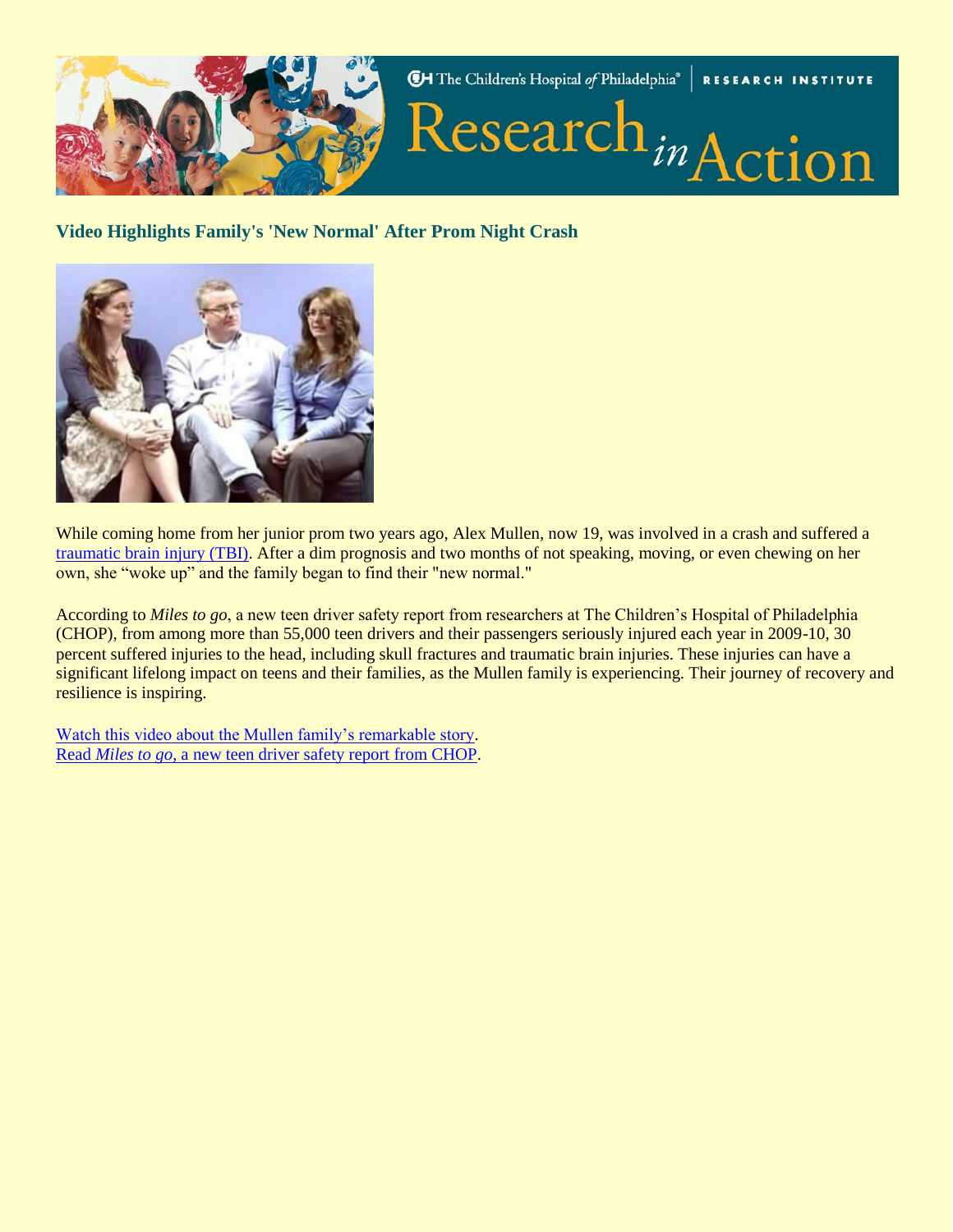

## **Join the 12th Annual Advances in Child Injury Prevention Conference**



Next month, the [Center for Child Injury Prevention Studies \(CChIPS\)](http://www.chop.edu/cchips) will bring together child safety professionals from industry, government, and research organizations at the Advances in Child Injury Prevention (ACIP) Conference in Plymouth, Michigan. The Conference, which begins May 16th with a golf outing and reception and continues May 17th with presentations and discussion, provides participants with a forum to discuss the latest traffic safety and biomechanics research for children and adolescents.

"The ACIP Conference has an informal format that sets it apart from other research conferences. The group discussions after each presentation are meant to facilitate collaboration across child injury stakeholders. This process fosters new research ideas and, ultimately, the advancements needed to help prevent child injury," says Kristy Arbogast, PhD, codirector of CChIPS.

ACIP presenters include representatives from The Children's Hospital of Philadelphia, The Ohio State University, the University of Michigan Transportation Research Institute, and the National Highway Traffic Safety Administration. Topics that will be covered include concussion, injury risk in seat belt restrained occupants, child restraint system installation errors, naturalistic study of children in cars, dynamic comparison of anthropomorphic test devices (ATDs), and pediatric biomechanics. The 2012 Conference is sponsored by Honda R&D Americas Inc., Toyota Motor North America Inc, Takata Corp., Britax Child Safety Inc., DTS, and Chrysler.

Download more information on the 2012 ACIP Conference [here.](http://www.research.chop.edu/programs/injury/newsletter/docs/2012_ACIP_Conference_Invitation.pdf) Registration is open until May 14th. To register for the ACIP Conference, [contact Meredith Kearney.](mailto:%20kearneym2@email.chop.edu) Interested in the latest CChIPS news? [Download the 2011 Annual Report, released today.](http://www.research.chop.edu/programs/injury/newsletter/docs/CChIPS_AR_2011_FINAL.pdf)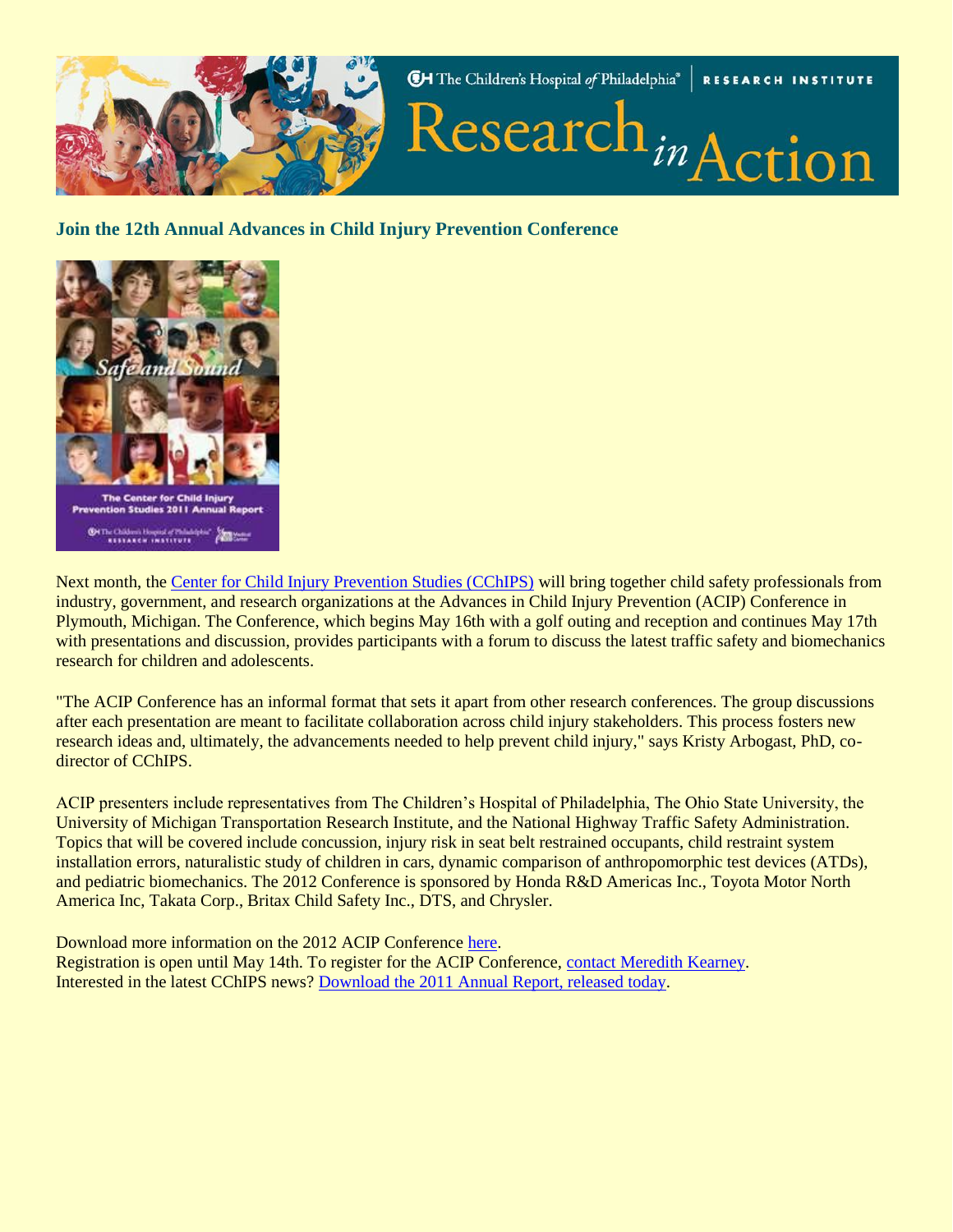

**Keeping Kids Safe in Cars – Continuing An International Collaboration**



During a March visit to Chalmers University in Goteborg, Sweden, Kristy Arbogast, PhD continued CIRP's almost fouryear collaboration with Swedish industry and academic and government researchers to improve the safety of the rear seat for child occupants. Dr. Arbogast, CIRP's director of engineering, has served as co-investigator throughout the lifespan of the project.

During the trip, she met with fellow scientists from Autoliv, Volvo, and Saab at SAFER, the Vehicle Safety Research Center at Chalmers University. The team reviewed analytical methods for comparing data between anthropomorphic test devices (ATDs) and real children in emergency braking and swerving maneuvers, initiated collaboration around pediatric head injury biomechanics involving helmets of youth hockey players equipped with sensors, and began planning for the next stage of research on rear seat occupant protection. "The similarities between SAFER's approach of linking industry with academia and government and CIRP's Industry/ University Cooperative Research Center, [CChIPS,](http://www.chop.edu/cchips) are striking," Dr. Arbogast says. "Working together allows both groups to expand the reach of our research. It's truly an honor to work side by side with the Swedes, who have long been leaders in keeping children safe on the roads."

In keeping with CIRP's emphasis on training and mentorship, Dr. Arbogast has served as an advisor to Marianne Andersson, a PhD student from Chalmers University: "Marianne's research on a computational approach to understanding rear seat occupant protection in side impact crashes has contributed to this collaborative research effort. I was happy to be present in Sweden as she successfully defended her dissertation on this research."

For more information on CIRP's international engagement, please visit our [Decade of Action for Road Safety webpage.](http://www.research.chop.edu/programs/injury/news_events/decade_of_action.php)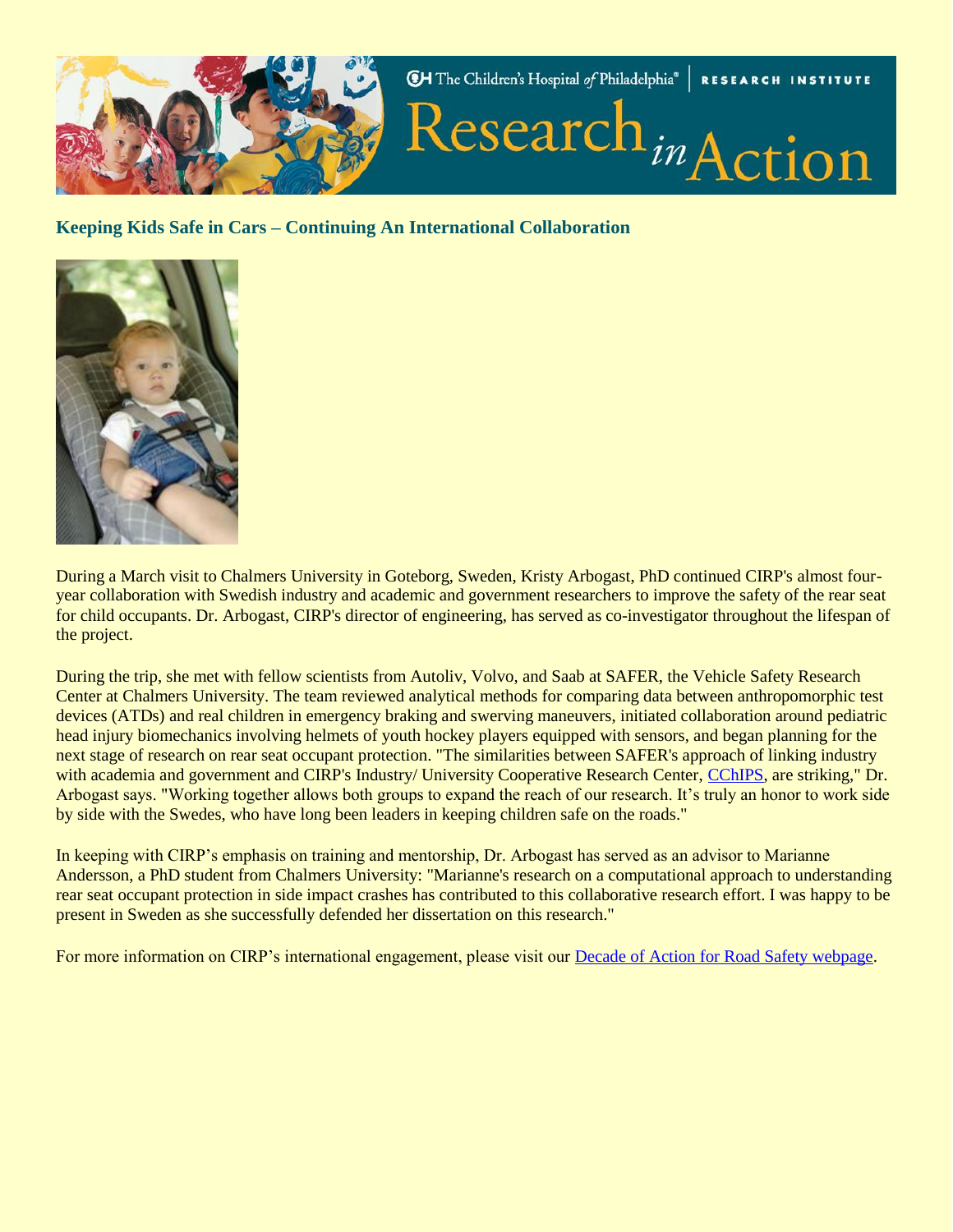

## **CDC Focuses on Pediatric Injury with New Study/Resources**



According to the latest report released by the Centers for Disease Control and Prevention (CDC) on April 16th, although the injury death rate among children has dropped nearly 30 percent over the last decade, injury remains the No. 1 cause of death for kids. The CDC also reports that in 2009, more than 9,000 children lost their lives as the result of unintentional injury in the United States. To help address the problem of child injury, CDC has partnered with more than 60 stakeholders, including the [Center for Injury Research and Prevention,](http://www.chop.edu/injury) to develop a *National Action Plan for Child Injury Prevention (NAP)*. The *NAP* is designed to raise awareness about child injury and its effects on our nation, highlight prevention solutions by uniting stakeholders around a common set of goals and strategies, and mobilize a national, coordinated effort to reduce child injury.

"As a researcher and medical practitioner, I see firsthand how common child injuries are and the impact they have on children and their families," says Flaura Winston, MD, PhD, founder and scientific co-director of CIRP. "We are so pleased to be able to contribute to *NAP* and join with CDC and other organizations to help mobilize the injury prevention community. Although the drop in the pediatric injury death rate over the past decade shows great progress, there is still much work to be done."

#### [Click here to download the NAP.](http://www.cdc.gov/safechild/pdf/National_Action_Plan_for_Child_Injury_Prevention.pdf)

To learn more about child injury prevention and CIRP's areas of emphasis, [click here.](http://www.research.chop.edu/programs/injury/our_research)